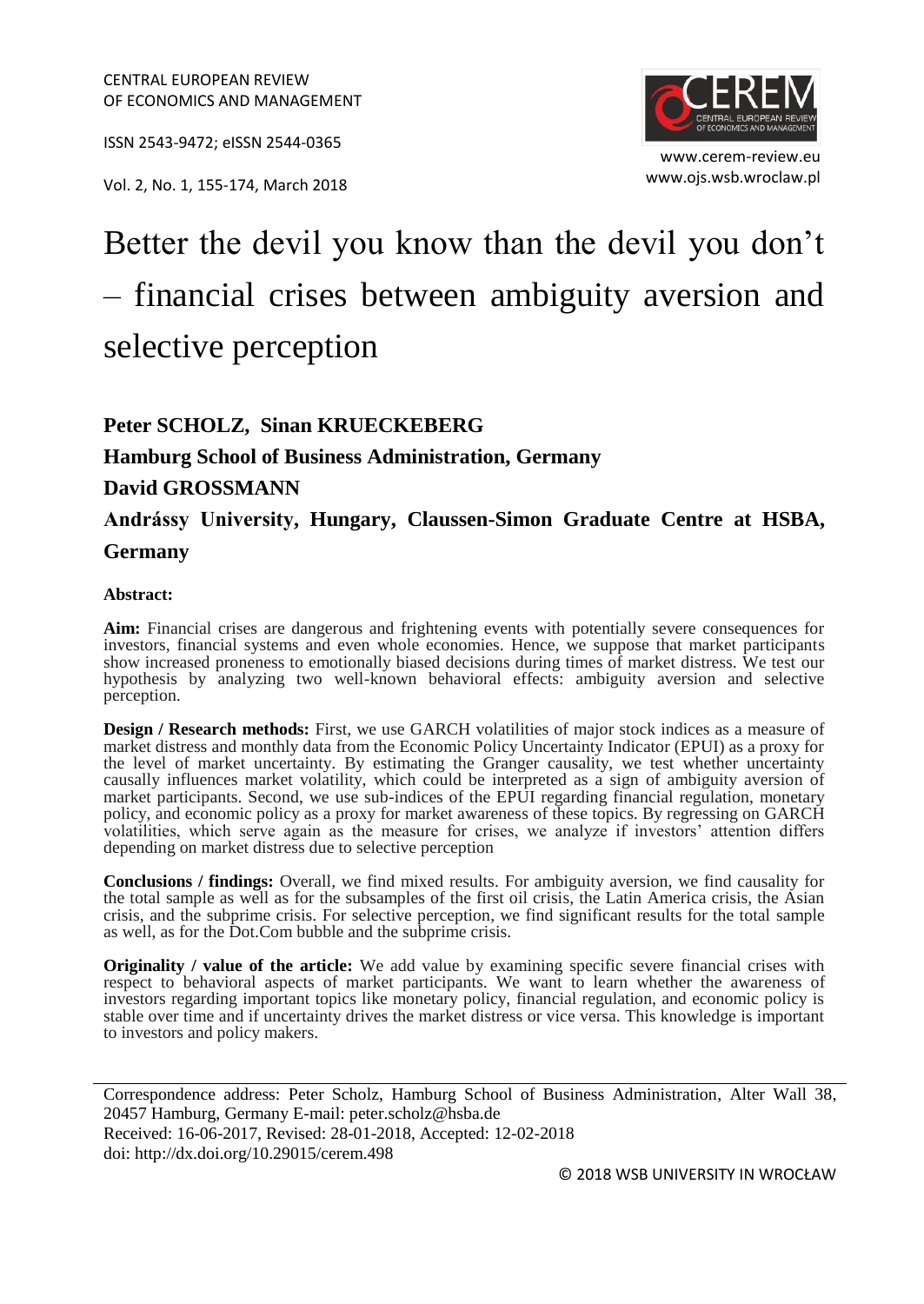**Implications of the research:** Investors and decision-makers need to focus e.g. on current discussions regarding financial regulation not only in times of distress but also in normal times. Otherwise, policy makers will be forced to react in times of pressure and cannot proactively devise regulation.

**Limitations of the research:** First, we did not check for spill-over effects. The question if volatility creates subsequent ripple effects in our framework is left for future research.

Second, for the Japanese crisis we did not find causality in our ambiguity aversion analysis. The question whether the link between levels of uncertainty and volatility is stronger once a bubble bursts on domestic soil remains unanswered in our paper.

*Key words: ambiguity aversion, economic policy, financial crisis, financial regulation, monetary policy, selective perception, uncertainty.* JEL: G01, G02, G15, N22.

#### **1. Introduction**

Financial crises are frightening events, which may have disastrous consequences for market participants and therefore are presumably linked to emotional decision making. In this paper, we examine two different behavioral effects, which are potentially related to financial crises: ambiguity aversion and selective perception. First, we focus on the relationship between uncertainty and volatility to explore if investor behavior expresses ambiguity aversion during financial crises. Investors are expected to seek "safe havens" for their investments in case of increasing degrees of uncertainty in financial markets, leading to heightened volatility. This behavior could be referred to as ambiguity aversion, a heuristic, which assumes investors to prefer quantifiable risks over non-measurable uncertainty. The distinction between risk and uncertainty has first been made by Knight (1921) and Ellsberg (1961). Ellsberg was the first one to analyze the significance of the behavioral aspect. In case of ambiguous information on an asset, investors expect higher returns and may cause excess volatility (Epstein, Schneider 2008; Daxhammer, Facsar 2012). We use monthly data from the Economic Policy Uncertainty Indicator (EPUI) to analyze its impact on the monthly GARCH volatility of the Dow Jones Industrial Average (DJIA) and Nikkei 225 during several distinctive financial crises (see table 1) to test for ambiguity aversion. Since the EPUI measures the frequency of newspaper articles covering the conjoined terms *economy*, *policy*, and *uncertainty*, it serves as a proxy for the uncertainty level in the economy. Based on Granger causality tests, we find that uncertainty indeed drives volatility in the overall sample. For individual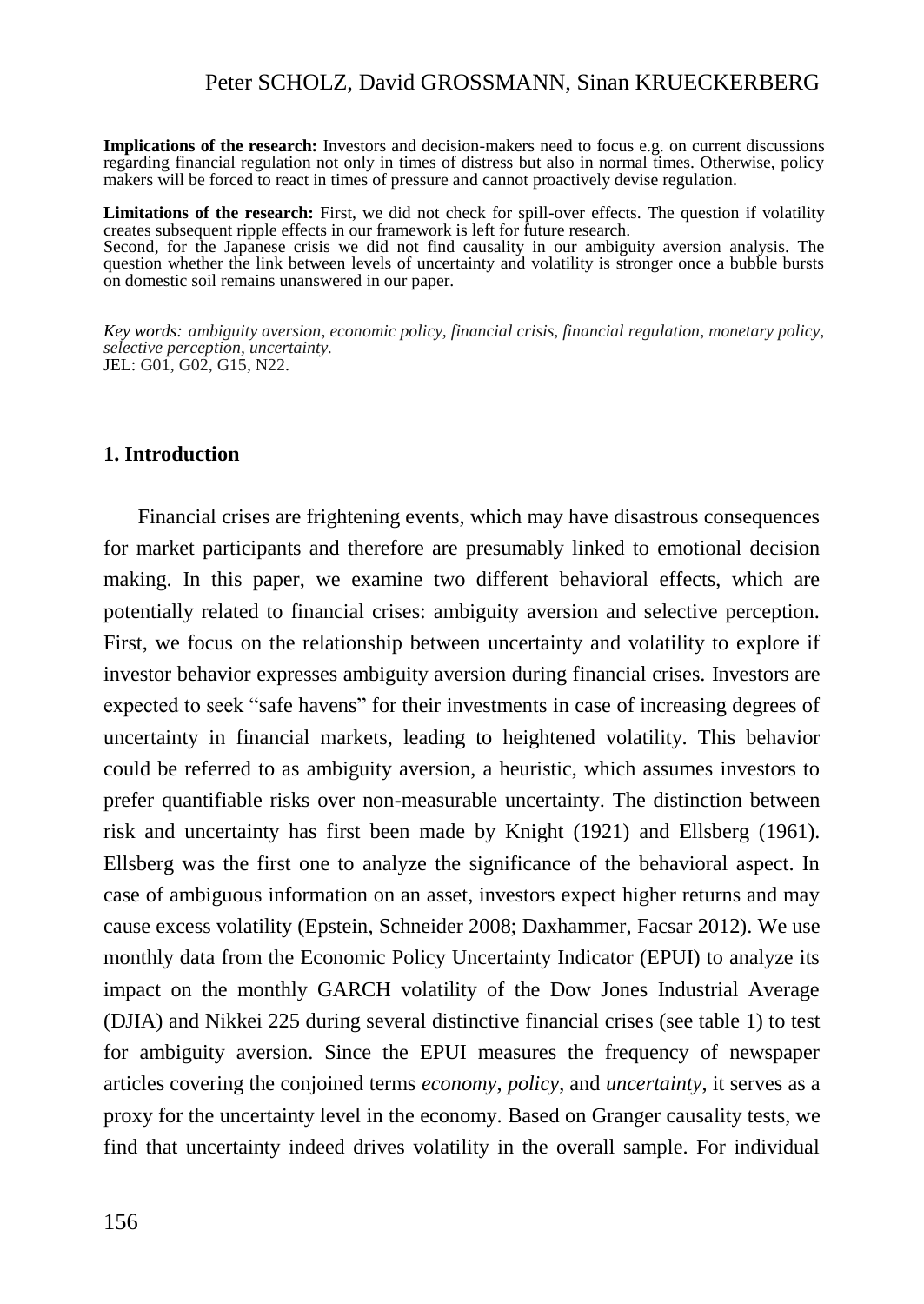crises, however, this is not generally the case. For the regression analysis, we use a 96-year time series of the U.S. EPUI and the DJIA; and 23 years of the Japanese EPUI and Nikkei 225.

| <b>Uncertainty Index</b> | <b>Crisis</b>              | <b>Bubble</b><br><b>Burst</b> | <b>Analyzed Period</b> |
|--------------------------|----------------------------|-------------------------------|------------------------|
|                          | <b>Black Thursday</b>      | 1929                          | 1926 - 1932            |
|                          | 1 <sup>st</sup> Oil Crisis | 1973                          | 1970 - 1976            |
| EPUI                     | 2 <sup>nd</sup> Oil Crisis | 1979                          | 1976 - 1982            |
|                          | Latin America Crisis       | 1982                          | 1979 - 1985            |
|                          | <b>Black Monday</b>        | 1987                          | 1984 - 1990            |
|                          | Japan Asset Price Bubble   | 1990                          | 1987 - 1993            |
| EPUI & Sub-<br>Indices   | Asian Financial Crisis     | 1997                          | 1994 - 2000            |
|                          | Dot.Com Crisis             | 2000                          | 1997 - 2003            |
|                          | Subprime Crisis            | 2008                          | $2005 - 2011$          |

**Table 1. Analyzed crises**

Notes: Selection of financial crises included in the analyses.

Source: Based on Kindleberger, Aliber (2015) as well as own research interest.

Second, we use the corresponding sub-indices of the U.S. EPUI to test if market participants are fooled by selective perception with respect to *financial regulation*, *monetary policy*, and *economic policy*. To the best of our knowledge, selective perception traces back to Bruner and Postman (1949). It describes the behavior that investors subliminally neglect information, which does not fit to their investment story. Generally, market participants should be aware of financial regulation and monetary as well as economic policy at all times, but we suspect that during crises, people are seeking for a "lender of last resort" and care more about regulation and economic policy than in "good times". Against this background, we use the corresponding sub-indices of the EPUI as a proxy for media coverage and market attention with respect to the subject's financial regulation, monetary policy, and economic policy to test for selective perception. The DJIA GARCH volatility serves as a measure for the course of a crisis. Due to limited data availability for the EPUI sub-indices to 23 years and U.S. only, we regress the EPUI sub-indices on monthly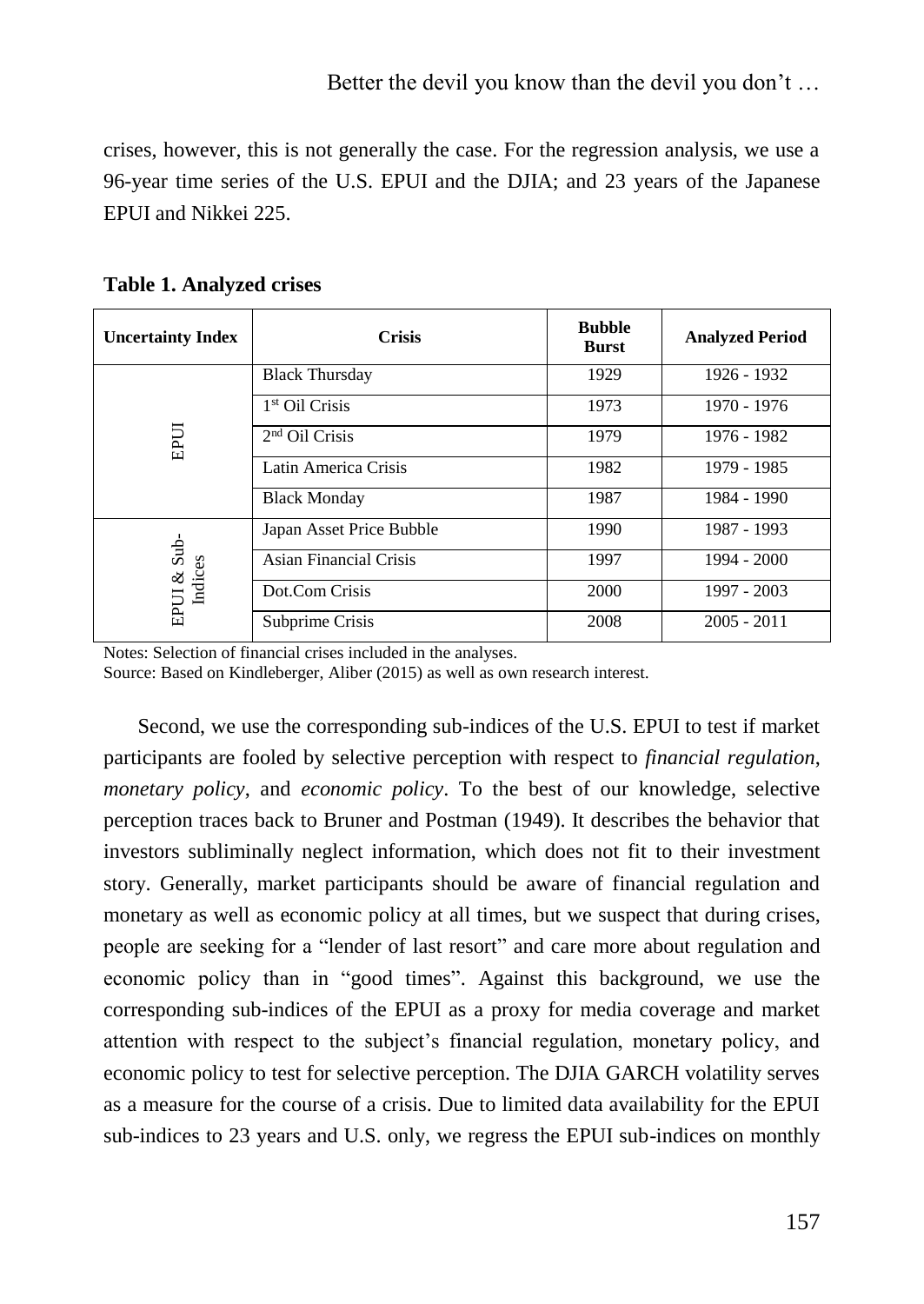DJIA GARCH volatilities for this specific timeframe. For the Dot.Com and subprime crises, we find a statistically significant relation between stock market volatility and uncertainty sub-indices. By contrast, there is no significant relation for the Japanese and Asian crises and U.S. equity volatility.

#### **2. Literature Review**

Research into factors of uncertainty and their effects on economic and financial variables has steadily been gaining interest and relevance. Commencing with Bernanke's (1983) seminal paper on firm-level investment timing decisions under uncertainty, followed by an analysis of macro uncertainty shocks by Bloom (2009), the field has developed several statistical indicators in order to quantify uncertainty, among others the EPUI as devised by Baker et al. (2016).

This literature in general and the EPUI as a quantitative indicator in particular have frequently been employed for inquiry into the dependency between uncertainty and the economy. Several strands of research are developing, which will be reviewed hereafter in ascending order of relevance to this paper.

Studies have focused on geographical spill-over effects of uncertainty as laid out by Colombo (2013) and the IMF (2013), who show that significant spillover does occur, both between the EU and the U.S. as well as emanating from these geographies outward. The European Commission (2013) and European Central Bank (2013) shed light onto the dependency between economic policy uncertainty and economic activity, highlighting the negative correlation between uncertainty and real economic variables such as investment, employment and real GDP. An extensive body of literature has developed analyzing both correlations and causality between policy uncertainty and stock returns. Antonakakis et al. (2012) discover time-varying correlations between policy uncertainty and stock returns, Brogaard and Detzel (2015) show that economic policy uncertainty can be used as a proxy for forecasting excess market returns, while Balcilar et al. (2016) find causal relationships between economic policy uncertainty and stock returns in sub-periods of rolling-window tests.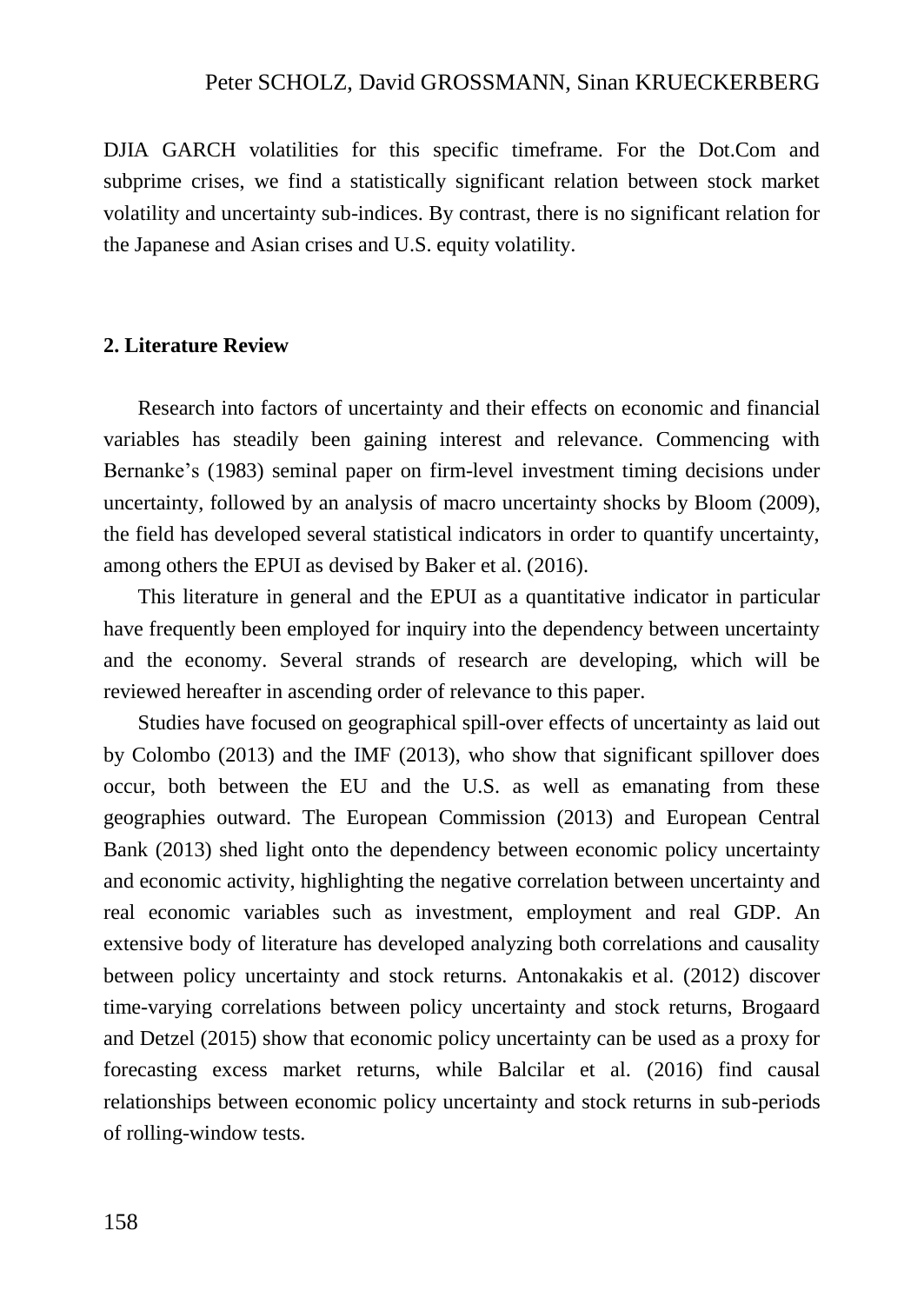Nodari (2013), Pastor and Veronesi (2013) show that political uncertainty commands a risk premium, leads to increased correlation between equities and most interestingly, causes heightened market volatility. Further research into the dependency between uncertainty and volatility is undertaken by Amengual and Dacheng (2013), who find evidence for significant downward volatility jumps following a reduction of policy uncertainty. Baker et al. (2016) show a significant impact of uncertainty onto future volatility by regressing the VIX, an index of the 30-day option-implied volatility of the S&P 500, against different sub-components of policy uncertainty.

We take up this general thrust of research into directional dependencies between policy uncertainty and volatility. However, where preceding analyses have utilized proxies for implied future volatility, we deviate in employing realized historical GARCH sigma time series. Furthermore, we contribute to existing literature in analyzing various financial crises sequentially over multiple decades. In regressing our volatility estimates against the EPUI and its different sub-indices, we thus close a methodological gap of immediate interest in focusing on realized volatilities in dependence on policy uncertainty levels in times of significant financial market stress. Our research aims are therefore twofold: first, realized volatility regressed against the historical EPUI in the U.S. and Japan will test for ambiguity aversion and its supposed direct consequence, a "risk-off approach" and "flight to safe havens" on the part of market participants. Second, it will be analyzed whether the prevalence of particular terms in media publications related to interventions, quantified by different U.S. EPUI sub-indices, indeed leads to heightened volatility highlighting the occurrence of selective perception in market participants.

### **3. Dataset**

Our proxies for uncertainty are monthly data points of the Economic Policy Uncertainty Indicator and multiple sub-indicators, following Baker et al. (2016). This includes the general historical time series of policy uncertainty for the U.S. (available from 1900 onwards), which are employed in analyses regarding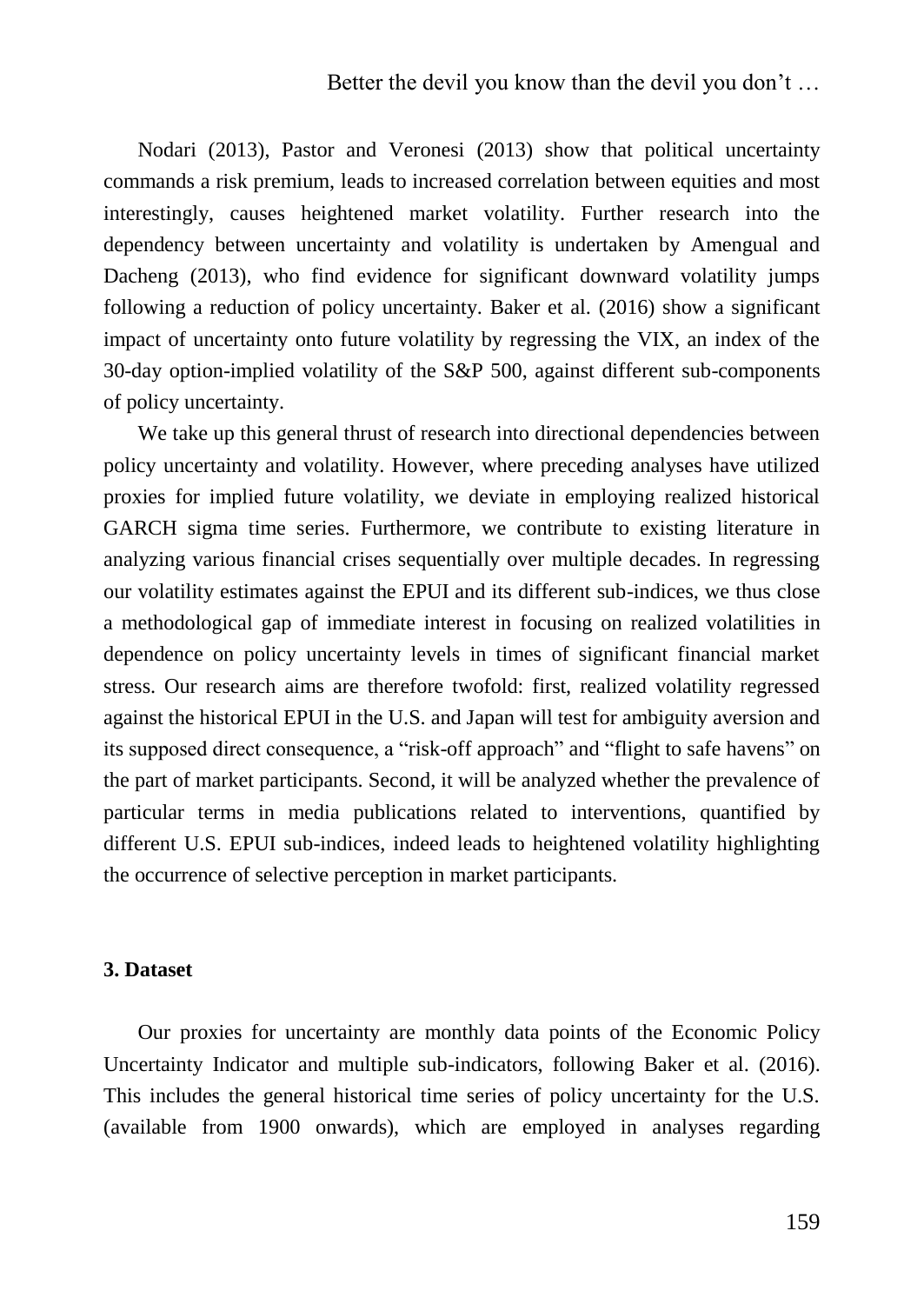ambiguity aversion as well as the differentiated sub-indicators "Financial Regulation", "Economic Policy", and "Monetary Policy" (available starting 1985) to test for selective perception. Selection of the differentiated sub-indicators is based on our interest regarding market participants' perception and behavioral reactions to supposed intervention around financial crises.

The EPUI calculation is based on counting the monthly publication frequency of articles containing three specific terms within ten leading American newspapers. Articles are counted when containing terms related to the three fields "economy", "policy", and "uncertainty". The article count is then scaled through averaging over the number of articles per paper per month. The resulting data are standardized to unit standard deviation and averaged over all ten newspapers by month, as well as normalized to a mean of 100 regarding the timeframe 1985 to 2009. For specific sub-indicators, an additional search term relevant to the specific field (e.g. "QE" for quantitative easing) is added into the process (Baker et al. 2016).

As a measure for realized market reactions to shifts in the various measures of policy uncertainty in times of crises, we choose monthly closing prices of the Dow Jones Industrial Average (dataset: 1915 to 2017) as well as the Nikkei 225 (dataset: 1988 to 2017).

In the selection of specific time periods for further analyses, we are motivated by Kindleberger's wave model (cf. Kindleberger, Aliber 2015) as a reference for significant financial crises. To populate our model, resulting relevant time series are chosen in a way to include the preceding and following three years with reference to the date of the outbreak of a crisis. For analyses employing the historical uncertainty indicator for the U.S., we thus study a wide range of crises comprising the Great Depression with Black Thursday (dataset: 1926 to 1932), the first oil crisis (1970 to 1976), the second oil crisis (1976 to 1982), the Latin America crisis (1979 to 1985), the turbulences around Black Monday (1984 to 1990), the Japan crisis (1987 to 1993), the Asian financial crisis (1994 to 2000), the Dot.Com bubble (1997 to 2003), and the subprime crisis (2005 to 2011). In order to analyze the intervention specific sub-indicators of policy uncertainty, i.e. financial regulation, economic policy, and monetary policy, we run additional regression analyses for the Japan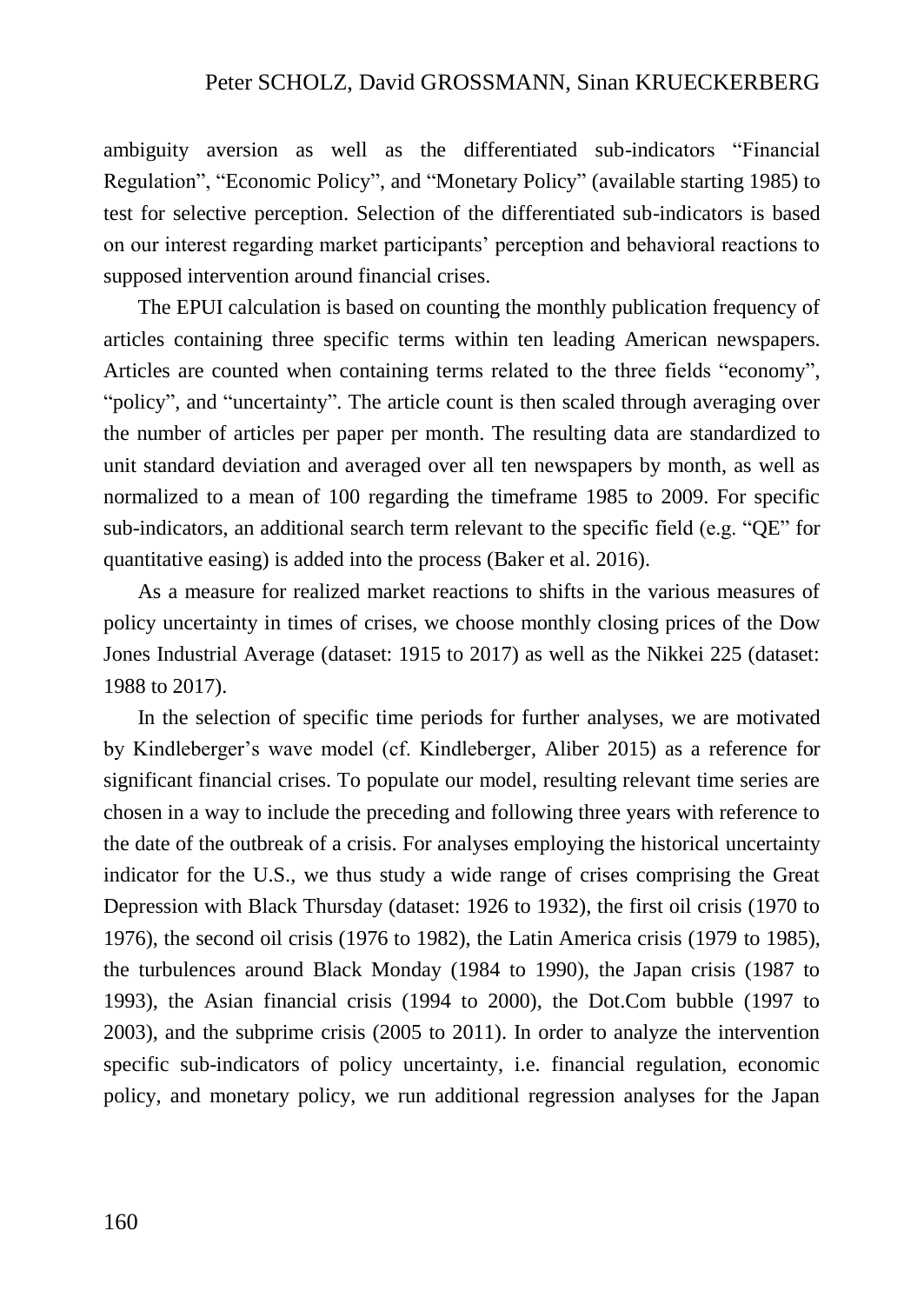crisis, the Asian financial crisis, the Dot.Com bubble and the subprime crisis, spanning the date ranges mentioned above.

#### **4. Methods**

To reach conclusions as to the explanatory power of policy uncertainty for market volatility, we use a panel regression approach. The model is estimated as follows:

$$
ln (SigmastockMarketReturnst) = \beta_0 + \beta_1 \cdot ln(Uncertainty Indext) + \sum_{t=1}^{t} (1)
$$

We use  $\beta_0$  as a constant,  $\beta_1$  as the coefficient of four different uncertainty indices we aim to estimate, with  $\mathbf{t} = 1$  to T for the time, and epsilon () as the error term of the model (Wooldridge 2002).

As the dependent variable, we feed monthly returns of both the DJIA as well as the Nikkei 225 into a standard  $GARCH(1,1)$  process, incorporating the most recent observations for both the continuously compounded return and the variance rate. For a technical description of GARCH models see Bollerslev (1986) and Hull (2014). From this, the natural logarithms of the  $GARCH(1,1)$  sigma values are extracted as the estimate for realized volatility. For the regression models, multiple  $GARCH(1,1)$ sigma time series are calculated to address the different time horizons of the uncertainty indices. First, a time series starting from January 1915 until January 2017 is used. Second, time series spanning from January 1985 until January 2017 (DJIA) as well as one spanning from June 1988 to January 2017 (Nikkei 225) are calculated. The GARCH calculations consider the timeframe until 2017 to incorporate the latest stock market returns, even if the regression models end with the subprime crisis in 2011. For the independent variables, the natural logarithms of the respective uncertainty indices are used.

For the first analyses, the time series  $GARCH(1,1)$  U.S. Sigma 1915 and the U.S. EPUI as well as the GARCH(1,1) Japan Sigma 1988 and the Japanese EPUI are chosen. In addition, the Granger (1969) causality, used as a robustness check for ambiguity aversion, tests if one variable can forecast another variable. The causality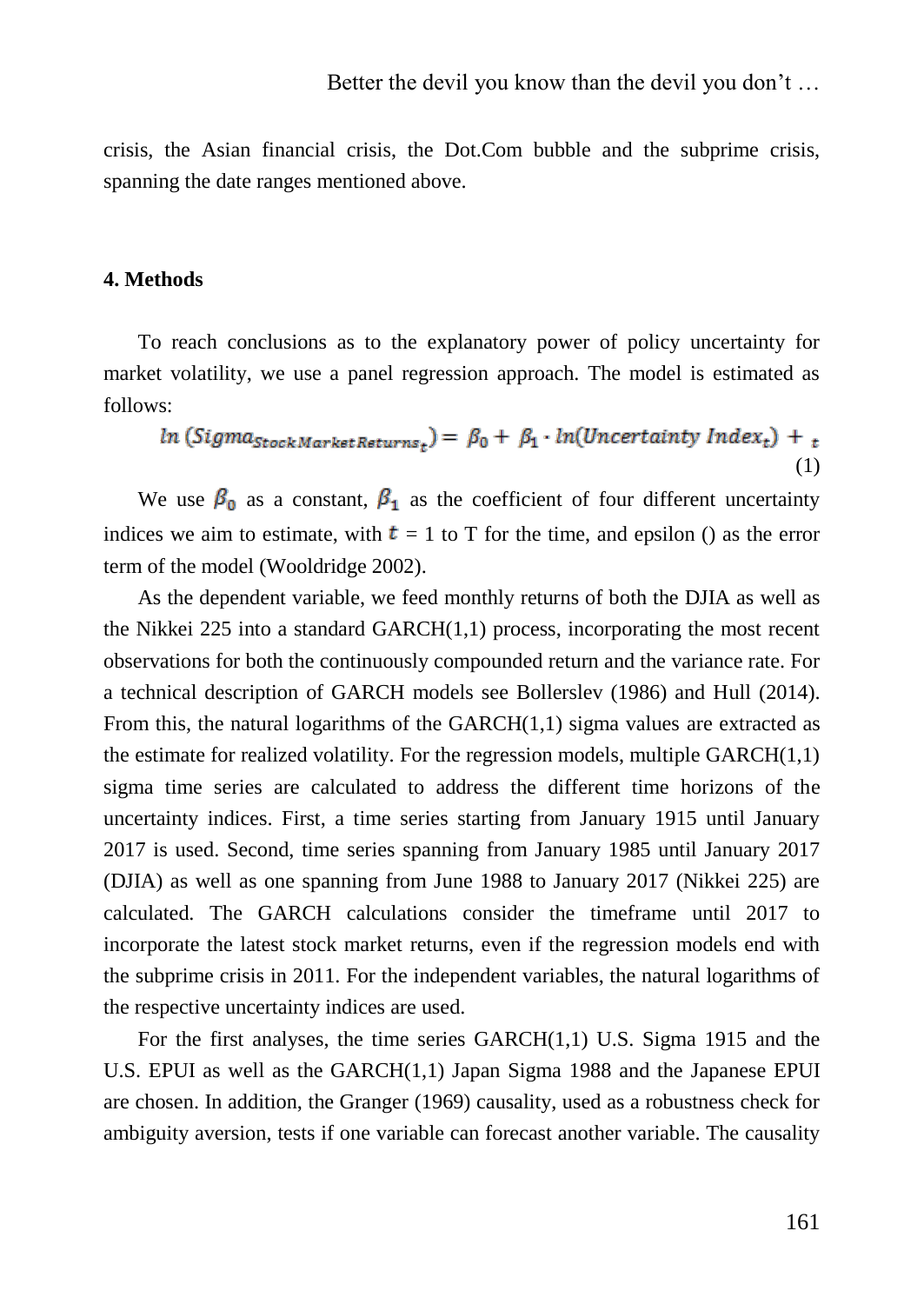tests are used for each regression pair of individual time series. The estimates are sensitive to the choice of lag-length (Thornton, Batten 1985). For robustness purposes, only the tendencies of the estimates are considered and a lag-length of three is chosen. The general outcomes are similar if shorter (1) or longer (4) laglengths are calculated (cf. Thurman, Fisher 1988). For the second analyses, the time series GARCH(1,1) U.S. Sigma 1985 and the U.S. sub-indicators are selected.

## **5. Statistics and results**

We aim to analyze different periods of financial distress. For that reason, regression models for the EPUI as well as regression models for sub-indices of the EPUI are calculated for up to nine different crises. The descriptive statistics for the dependent and independent variables are shown in table 2. An exemplary time series starting in 1970 with the first oil crisis for the dependent variable  $GARCH(1,1)$ Sigma 1915 and the independent variable U.S. EPUI can be seen in Appendix I.

All non-logarithmized variables can reject the null hypothesis of a Jarque-Bera test (p-value 0.000) and are therefore non-normally distributed. A Pearson's chisquared test of independence is applied for the estimated combinations between the dependent and independent variables. All tested combinations cannot reject the null hypothesis (all p-values close to 0.240) and are therefore independent of each other. It can be doubted that a unit root for the time series exist, since the null-hypothesis of stationarity based on a KPSS test (Kwiatkowski et al., 1992) cannot be rejected for all but two subsamples. A possible explanation could be "*that most economic time series are not very informative about whether or not there is a unit root*" (Kwiatkowski et al. 1992: 160). The trend stationary results are shown in Appendix III.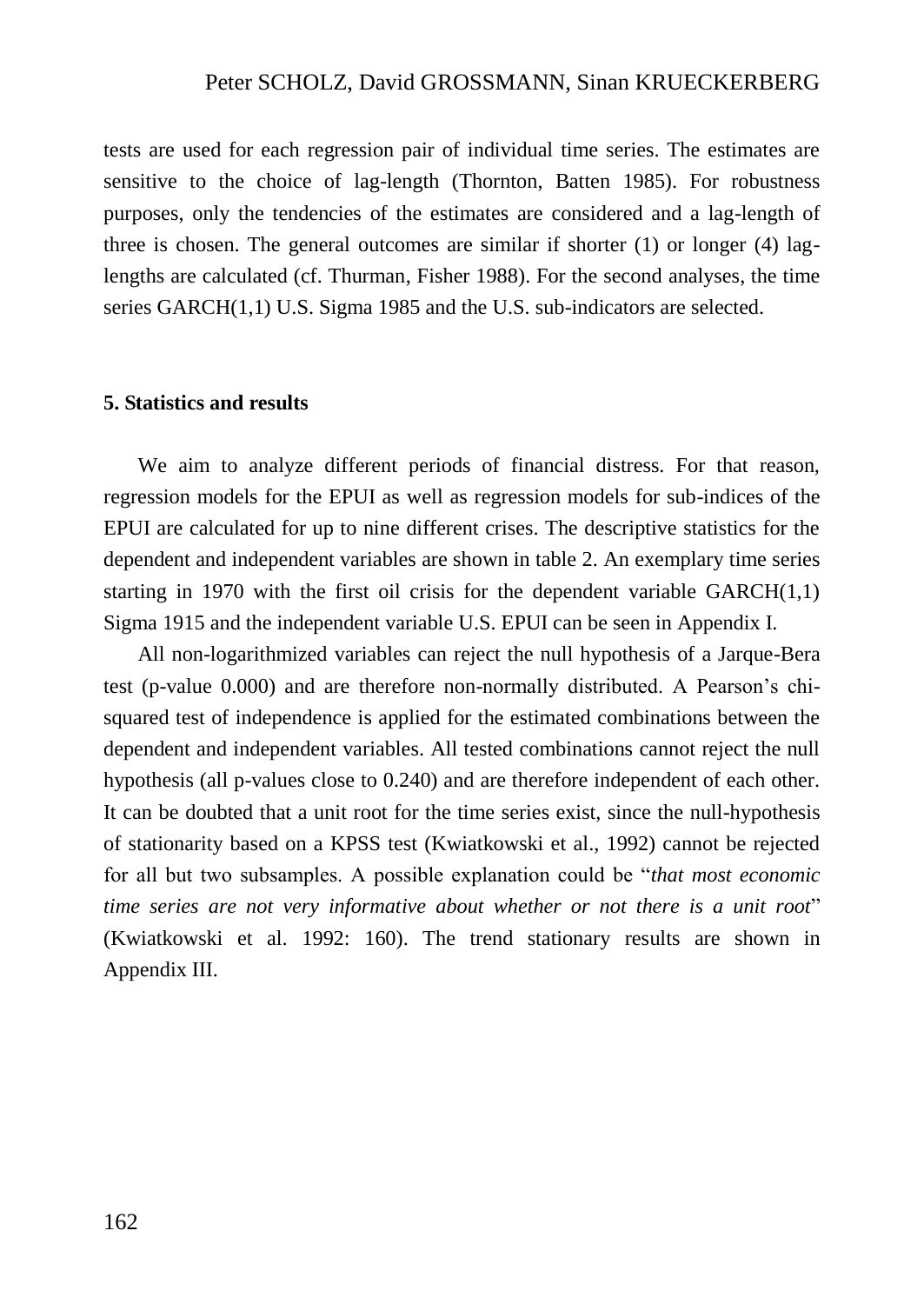| <b>Variable</b>          | Mean   | <b>Median</b> | St. Dev. | Min.  | Max.   | 1 <sup>st</sup><br>Quant. | 3rd<br>Quant. |
|--------------------------|--------|---------------|----------|-------|--------|---------------------------|---------------|
|                          |        |               |          |       |        |                           |               |
| U.S. Sigma<br>1915       | 0.049  | 0.043         | 0.021    | 0.027 | 0.183  | 0.037                     | 0.052         |
| U.S. Sigma<br>1985       | 0.044  | 0.042         | 0.012    | 0.025 | 0.091  | 0.034                     | 0.050         |
| Japan Sigma<br>1988      | 0.060  | 0.0582        | 0.011    | 0.048 | 0.126  | 0.053                     | 0.064         |
|                          |        |               |          |       |        |                           |               |
| <b>U.S. EPUI</b><br>1915 | 116.19 | 114.21        | 47.37    | 29.62 | 317.39 | 79.67                     | 143.82        |
| Japan EPUI<br>1988       | 97.54  | 92.31         | 32.11    | 29.92 | 204.73 | 71.59                     | 116.44        |
|                          |        |               |          |       |        |                           |               |
| Financial Reg.           | 100.60 | 55.85         | 122.72   | 0.000 | 877.55 | 30.56                     | 113.24        |
| Economic<br>Policy       | 100.06 | 89.80         | 41.53    | 37.27 | 271.83 | 69.23                     | 120.59        |
| Monetary<br>Policy       | 99.82  | 84.20         | 60.93    | 16.57 | 407.94 | 57.52                     | 126.37        |

**Table 2. Descriptive statistics**

Notes: The table shows the descriptive statistics for the variables from the beginning of the time series until January 2011. The dependent variables are U.S. and Japanese Sigma calculates, which are based on a standard GARCH(1,1) process of the monthly returns for the Dow Jones Industrial Average Index and the Nikkei 225. The independent variables are the U.S. and Japanese EPUI as well as U.S. subindicators for financial regulation, economic policy, and monetary policy. Source: EPUI data based on Baker et al. (2016).

## **6. Ambiguity Aversion**

Different approaches can be used for the chosen panel regression methodology to test for ambiguity aversion. The models can be based on a random effects (RE) or a fixed effects (FE) approach. We statistically test for the appropriate model based on the total period for both time series. The FE approach, which considers unobserved effects that can be correlated with the independent variables, is chosen because both models reject the null hypotheses of a Hausman test. Furthermore, based on a F-test for individual effects, an ordinary least squares (OLS) and a FE approach are examined, which cannot reject the null hypothesis. However, it is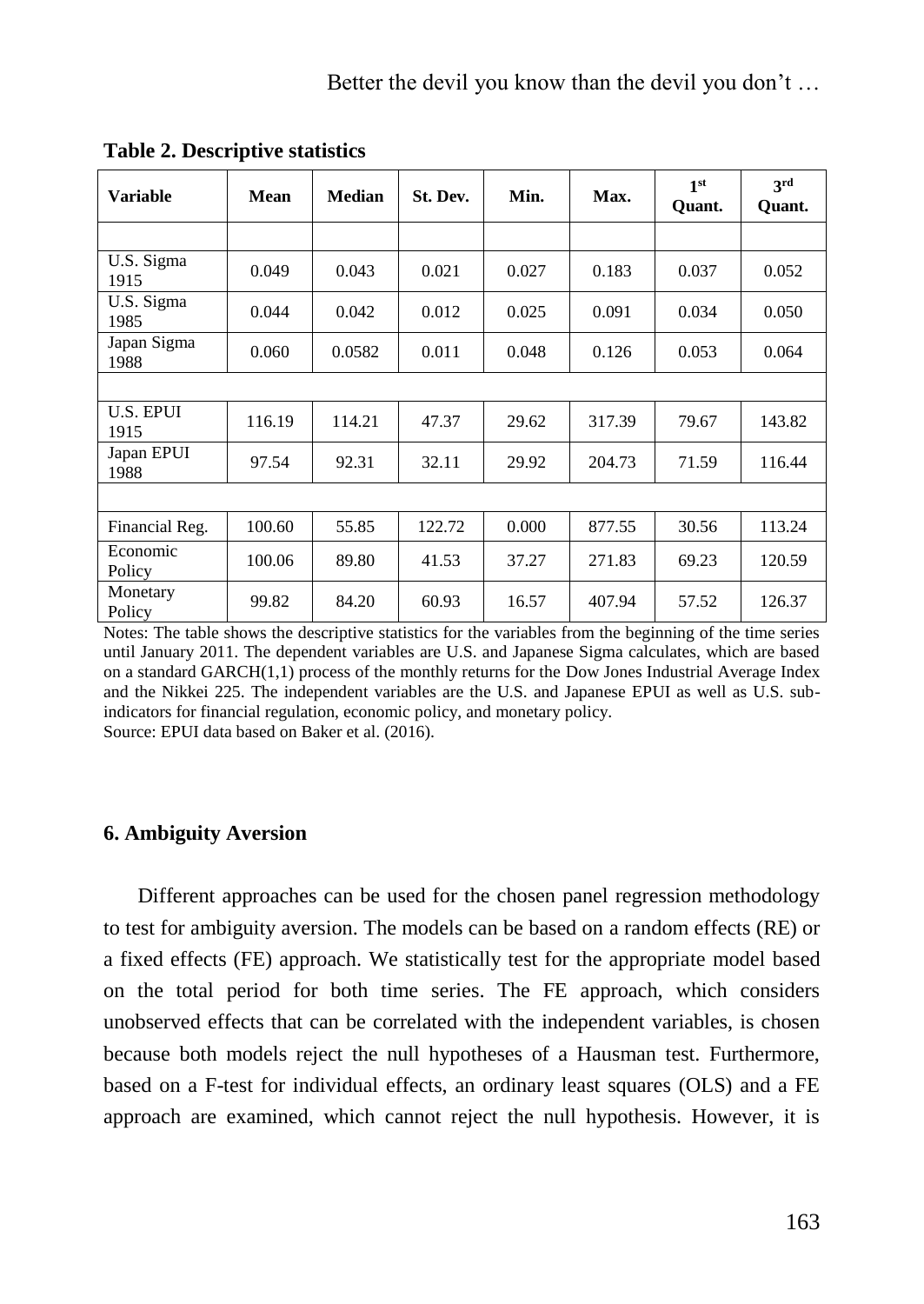doubted that no individual effects exist during the timeframe. Therefore, FE regressions are used.

The coefficients of the U.S. EPUI, which are presented in table 3, show positive statistically significant relationships for the Black Thursday crash, the first oil crisis, Black Monday, the Asian state crisis, the Dot.Com crash, the subprime crisis, and the total period. The U.S. EPUI seems to have an impact on the mentioned crises.

| Dependent: GARCH(1,1)<br>U.S. Sigma 1915 | <b>Black</b><br>Thursdav<br>1929 | $1st$ Oil<br><b>Crisis</b><br>1973 | $2nd$ Oil<br><b>Crisis</b><br>1979 | Latin<br>America<br>1982                 | <b>Black</b><br><b>Monday</b><br>1987 |
|------------------------------------------|----------------------------------|------------------------------------|------------------------------------|------------------------------------------|---------------------------------------|
| U.S. EPUI                                | $0.843***$<br>(0.141)            | $0.354***$<br>(0.115)              | $-0.237***$<br>(0.077)             | 0.014<br>(0.082)                         | $0.445**$<br>(0.162)                  |
| Adjusted $\mathbb{R}^2$                  | 0.323                            | 0.114                              | 0.115                              | 0.000                                    | 0.165                                 |
| F-Test (p-value)                         | 0.000                            | 0.003                              | 0.003                              | 0.867                                    | 0.010                                 |
| <b>Observations</b>                      | 73                               | 73                                 | 73                                 | 73                                       | 37                                    |
| <b>Granger Causality</b>                 | N <sub>0</sub>                   | Yes                                | N <sub>0</sub>                     | Yes                                      | N <sub>0</sub>                        |
| Dependent: GARCH(1,1)<br>U.S. Sigma 1915 | Japan<br><b>Crisis</b><br>1990   | Asian<br><b>Crisis</b><br>1997     | Dot.Com<br><b>Bubble</b><br>2000   | <b>Subprime</b><br><b>Crisis</b><br>2008 | <b>Total</b><br><b>Period</b>         |
| <b>U.S. EPUI</b>                         | 0.089<br>(0.121)                 | $0.391***$<br>(0.140)              | $0.204***$<br>(0.058)              | $0.675***$<br>(0.095)                    | $0.250***$<br>(0.021)                 |
| Adjusted $\mathbb{R}^2$                  | 0.007                            | 0.096                              | 0.397                              | 0.167                                    | 0.114                                 |
| F-Test (p-value)                         | 0.464                            | 0.007                              | 0.000                              | 0.000                                    | 0.000                                 |
| <b>Observations</b>                      | 73                               | 73                                 | 73                                 | 73                                       | 1,153                                 |
| <b>Granger Causality</b>                 | N <sub>0</sub>                   | Yes                                | N <sub>0</sub>                     | Yes                                      | Yes                                   |

**Table 3. Ambiguity aversion regressions - U.S.**

Notes: The dependent variable is the log of the GARCH(1,1) U.S. volatility 1915. The independent variable is the log U.S. EPUI. The periods for analyzing the crisis consider three years before and after the crisis started, e.g. the asset or financial bubble burst. Except for the Black Monday regression, which analyzes three years after the stock market crash. The overall period for monthly observations is January 1915 until January 2011. Standard errors in parenthesis. The Granger causality states if the uncertainty index can predict the volatility.

Level of significance: \*\*\*  $p<0.01$ , \*\*  $p<0.05$ , \*  $p<0.10$ .

Source: EPUI data based on Baker et al. (2016).

Both, the Latin America crisis and the Japan crisis have positive albeit not significant coefficients of uncertainty. In the set of the crisis, the Black Monday crash of 1987 stands out because it has not been created by a burst of a financial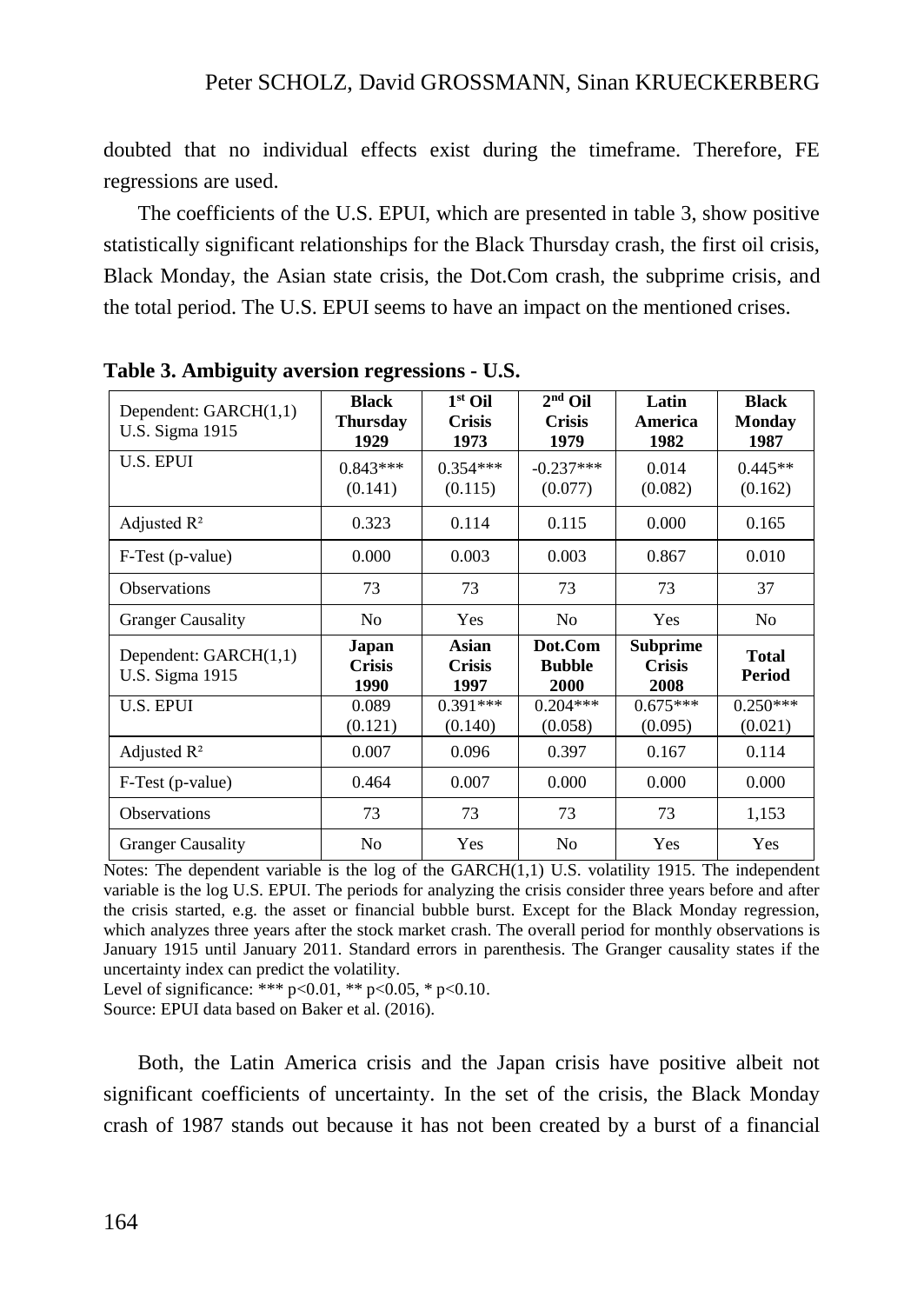bubble. Instead, computerized trading programs most probably caused the stock market crash. Therefore, only the years following the Black Monday market crash are shown in table 3. If the period for analyzing the Black Monday spans the years 1984 until 1990, the coefficient for the U.S. EPUI would account for 0.039 (standard error 0.155) with a p-value of 0.867. The second oil crisis is the only crisis that displays a negative statistically significant link. However, the second oil crisis of 1979 started shortly before the Latin America crisis of 1982. The years analyzed before 1982 overlap with the years after the 1979 crisis. If both crises are portrayed together for the years 1976 until 1985, the estimate displays a negative coefficient of 0.182 (0.062) and a p-value of 0.004. For the second oil crisis and the Latin America crisis, the uncertainty index seems to have a negative impact on the volatility of the DJIA.

The results for Granger causality estimates for the crises are indifferent. For the total period, the Asian state crisis, and the subprime crisis, the variables can forecast each other because the direction of causality between the variables is in both directions (cf. Granger 1969). That means, the uncertainty index can forecast a crisis but at the same time the crisis can predict a level of uncertainty. The Granger tests indicate a true, one-way causal relation only for the first oil crisis and the Latin American crisis, with the uncertainty index influencing the volatility. Furthermore, for Black Thursday, Black Monday, and the Dot.Com crash, we find a one-way causal link from the volatility towards the EPUI. Appendix II shows all results for Granger causalities.

The coefficient of the U.S. EPUI does not show a statistically significant link during the Japan crisis. The result indicates that the level of uncertainty in the U.S. does not seem to have influenced the Japan crisis and vise-versa. As a robustness check, the relationship between the Japanese uncertainty index, starting in June 1988 as the earliest available date, and a  $GARCH(1,1)$  sigma time series for the Nikkei 225 is tested. We find a positive, statistically significant relation of 0.339\*\*\* (standard error 0.080) from 1988 to 1993. For the total period from 1988 to 2011, a positive coefficient of 0.178\*\*\* (0.027) is found. A Granger causal link between the level of uncertainty and volatility cannot be found for the Japan crisis. However, we find that the volatility of the Nikkei can predict the Japanese EPUI for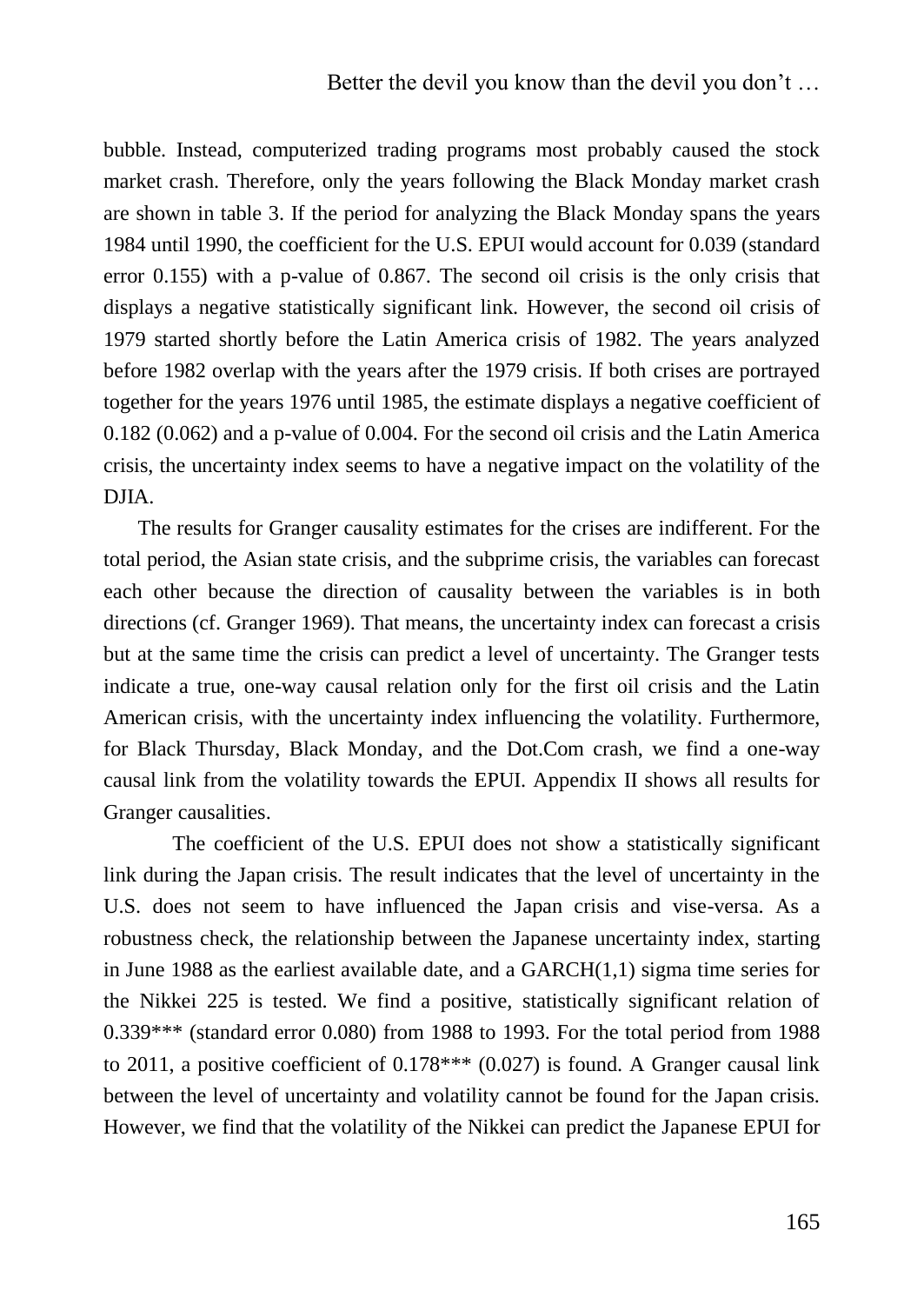the total period. Overall, the U.S. and Japanese results during the Japan crisis indicate that a link between the level of uncertainty and volatility might be strongest if the financial bubble bursts on home soil. We leave the investigation of this assumption up for future research.

| Dependent: GARCH(1,1)<br>Japan Sigma 1988 | Japan<br><b>Crisis</b><br>1990 | <b>Total</b><br><b>Period</b> |
|-------------------------------------------|--------------------------------|-------------------------------|
| Japanese EPUI                             | $0.339***$<br>(0.080)          | $0.178***$<br>(0.027)         |
| Adjusted $\mathbb{R}^2$                   | 0.237                          | 0.140                         |
| F-Test (p-value)                          | 0.000                          | 0.000                         |
| <b>Observations</b>                       | 56                             | 272                           |
| <b>Granger Causality</b>                  | No                             | No                            |

| Table 4. Ambiguity aversion regressions - Japan |  |  |
|-------------------------------------------------|--|--|
|                                                 |  |  |

Notes: The dependent variable is the log of the GARCH(1,1) volatility for the Nikkei 225. The independent variable is the log Japanese EPUI. The Granger causality states if the EPUI can predict the volatility. Level of significance:

\*\*\* p<0.01, \*\* p<0.05, \* p<0.10.

Source: EPUI data based on Baker et al. (2016).

## **7. Selective perception**

For the test of selective perception, three indices dating back to 1985 are used as independent variables to analyze the impact on the volatility. The volatility is estimated based on the above-described GARCH(1,1) approach starting from 1985. The results for the uncertainty of financial regulation are displayed in table 5. The uncertainty of financial regulation seems to have an impact on the Dot.Com bubble and subprime crisis as well as on the total examined period since the coefficients are positive and significant. For the Japan and Asian state crises, the coefficients are positive, but not statistically significant. Especially for the subprime crisis, with the highest coefficient of 0.248\*\*\* and adjusted R-squared of 0.608 for the investigated crisis, new financial regulatory actions, such the implementation of Basel II in the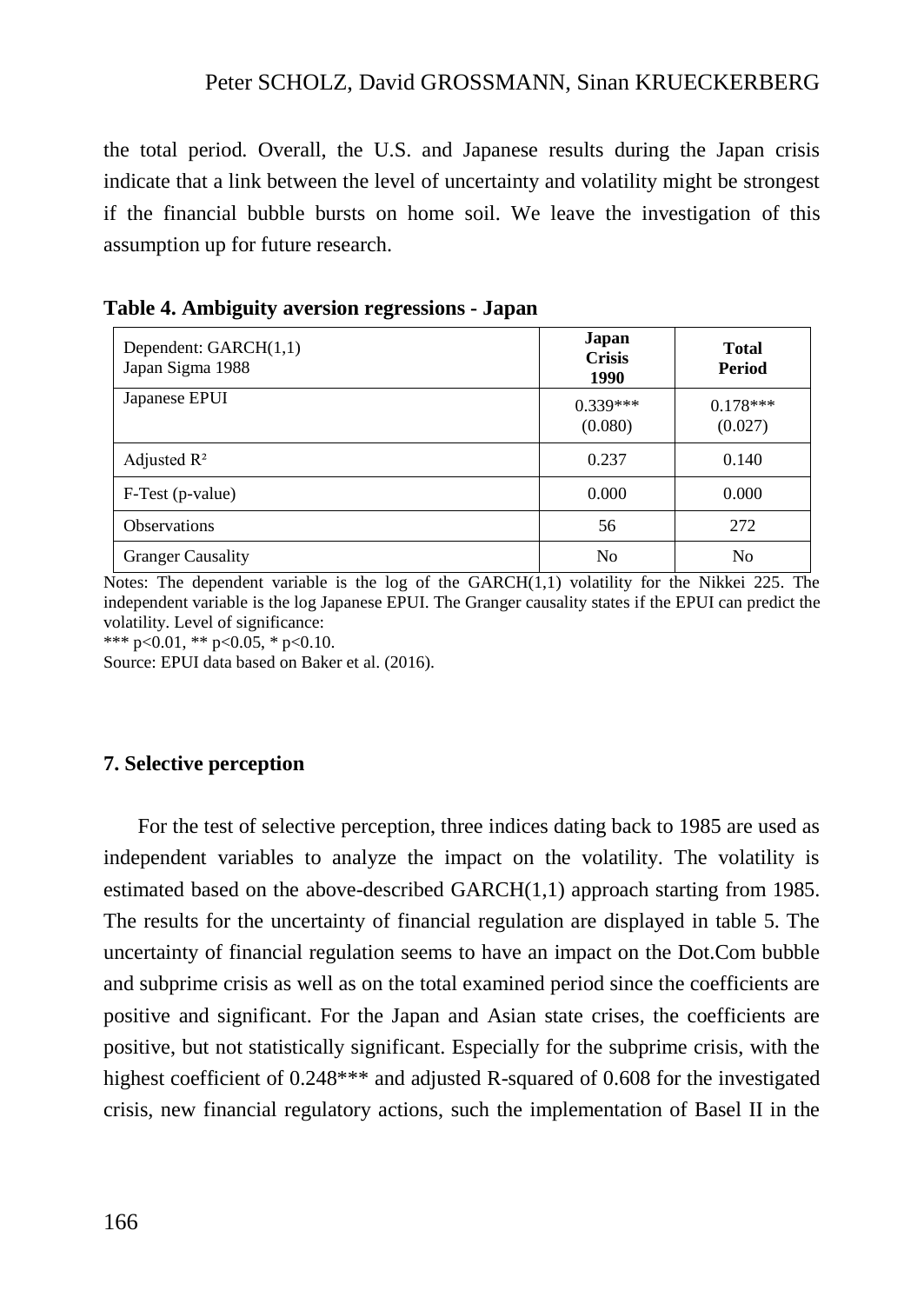U.S. before the crisis or Basel III after the Lehman Brothers collapse, were publicly discussed and might have led to selective perception of market participants.

| Dependent: $GARCH(1,1)$<br>U.S. Sigma 1985 | Japan<br><b>Crisis</b><br>1990 | Asian<br><b>Crisis</b><br>1997 | Dot.Com<br><b>Bubble</b><br>2000 | <b>Subprime</b><br><b>Crisis</b><br>2008 | <b>Total</b><br>Period |
|--------------------------------------------|--------------------------------|--------------------------------|----------------------------------|------------------------------------------|------------------------|
| <b>Financial Regulation</b>                | 0.042<br>(0.037)               | 0.038<br>(0.036)               | $0.048***$<br>(0.017)            | $0.248***$<br>(0.022)                    | $0.115***$<br>(0.013)  |
| Adjusted $\mathbb{R}^2$                    | 0.018                          | 0.015                          | 0.096                            | 0.608                                    | 0.197                  |
| F-Test (p-value)                           | 0.256                          | 0.291                          | 0.007                            | 0.000                                    | 0.000                  |
| <b>Observations</b>                        | 73                             | 73                             | 73                               | 73                                       | 309                    |

**Table 5. Financial regulation uncertainty**

Notes: The dependent variable is the log of the GARCH U.S. volatility 1985. The independent variable is the log of the sub-index financial regulation. The periods for analyzing the crisis consider three years before and after the crisis started, e.g. the asset or financial bubbles burst. The overall period for monthly observations is January 1985 until January 2011. Standard errors in parenthesis. Level of significance: \*\*\* p<0.01, \*\* p<0.05, \* p<0.10.

Source: EPUI data based on Baker et al. (2016).

The impact of economic policy uncertainty on crises in the U.S. is reported in table 6. It can be seen that the uncertainty of economic policy seems to have an influence on the Dot.Com bubble, the subprime crisis, and on the total timeframe. The results for the sub-index are in line with Baker et al. (2016), who find a positive impact of 0.432\*\*\* on the logarithmized 30-day implied volatility of the S&P 500 for a time horizon from 1996 to 2012. The negative coefficients for the Japan and Asian state crises are not significant. Again, the coefficient of 0.534\*\*\* and adjusted R-squared of 0.545 for the subprime crisis are highest. A possible explanation could be publicly discussed economic policy acts before and after the crisis, such as tax cuts, trade agreements, and the intended reform of the social security system during the Bush administration or the stimulus debate and the Troubled Asset Relief Program (TARP) after 2008.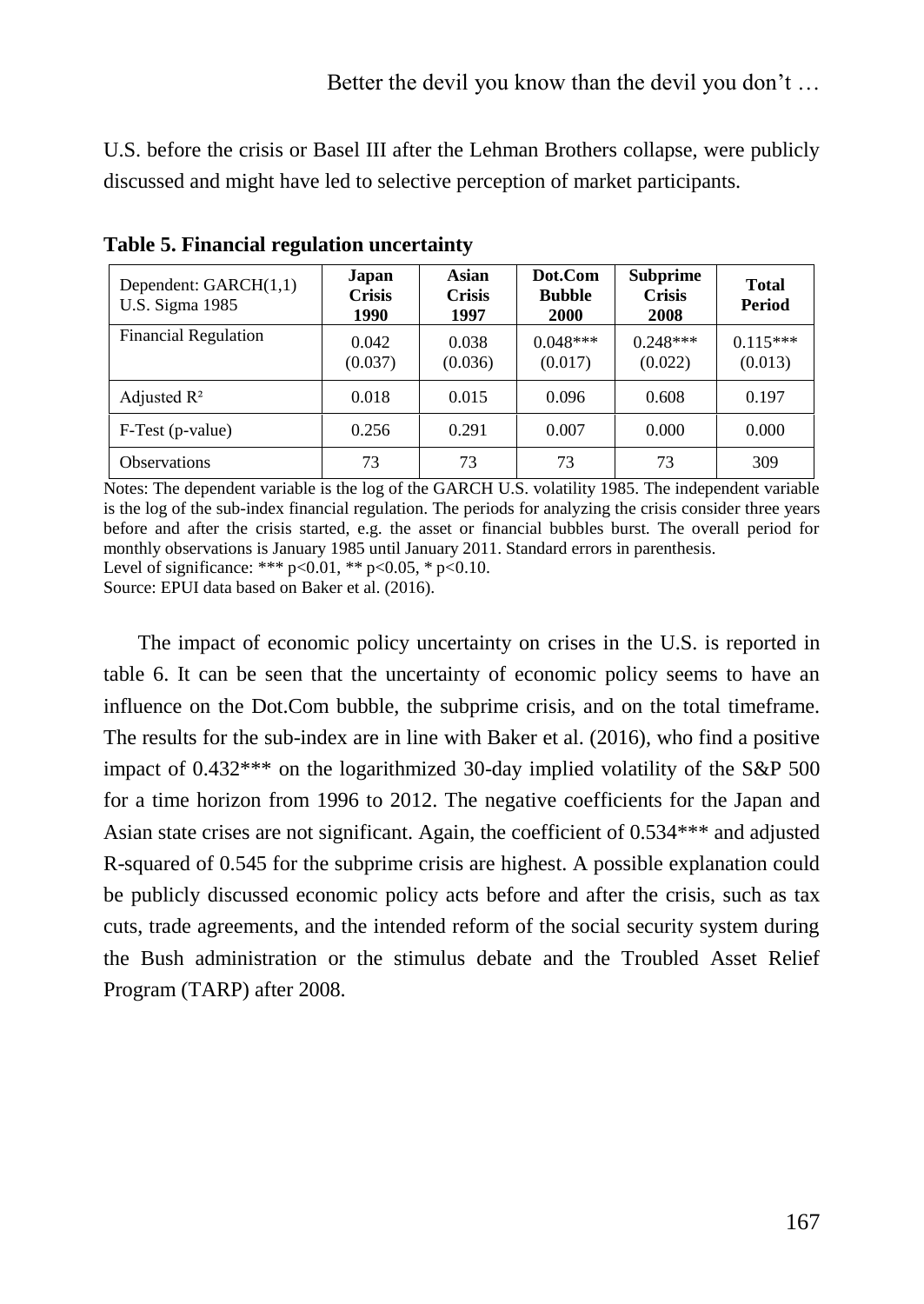| Dependent: $GARCH(1,1)$<br>U.S. Sigma 1985 | Japan<br><b>Crisis</b><br>1990 | Asian<br><b>Crisis</b><br>1997 | Dot.Com<br><b>Bubble</b><br>2000 | <b>Subprime</b><br><b>Crisis</b><br>2008 | <b>Total</b><br>Period |
|--------------------------------------------|--------------------------------|--------------------------------|----------------------------------|------------------------------------------|------------------------|
| <b>Economic Policy</b>                     | $-0.029$<br>(0.084)            | $-0.108$<br>(0.095)            | $0.133***$<br>(0.041)            | $0.534***$<br>(0.055)                    | $0.245***$<br>(0.035)  |
| Adjusted $\mathbb{R}^2$                    | 0.002                          | 0.017                          | 0.126                            | 0.545                                    | 0.138                  |
| F-Test (p-value)                           | 0.728                          | 0.261                          | 0.002                            | 0.000                                    | 0.000                  |
| <b>Observations</b>                        | 73                             | 73                             | 73                               | 73                                       | 313                    |

**Table 6. Economic policy uncertainty**

Notes: The dependent variable is the log of the GARCH U.S. volatility 1985. The independent variable is the log of the sub-index economic policy. The periods for analyzing the crisis consider three years before and after the crisis started, e.g. the asset or financial bubbles burst. The overall period for monthly observations is January 1985 until January 2011. Standard errors in parenthesis.

Level of significance: \*\*\* p<0.01, \*\* p<0.05, \* p<0.10.

Source: EPUI data based on Baker et al. (2016).

| Dependent:<br>GARCH(1,1)<br><b>U.S. Sigma 1985</b> | Japan<br><b>Crisis</b><br>1990 | <b>Asian</b><br><b>Crisis</b><br>1997 | Dot.Com<br><b>Bubble</b><br>2000 | <b>Subprime</b><br><b>Crisis</b><br>2008 | <b>Total</b><br><b>Period</b> |
|----------------------------------------------------|--------------------------------|---------------------------------------|----------------------------------|------------------------------------------|-------------------------------|
| <b>Monetary Policy</b>                             | 0.044<br>(0.049)               | 0.030<br>(0.047)                      | $0.077***$<br>(0.026)            | $0.151**$<br>(0.069)                     | $0.114***$<br>(0.025)         |
| Adjusted $\mathbb{R}^2$                            | 0.011                          | 0.006                                 | 0.106                            | 0.062                                    | 0.063                         |
| F-Test (p-value)                                   | 0.375                          | 0.526                                 | 0.004                            | 0.031                                    | 0.000                         |
| <b>Observations</b>                                | 73                             | 73                                    | 73                               | 73                                       | 313                           |

**Table 7. Monetary policy uncertainty**

Notes: The dependent variable is the log of the GARCH U.S. volatility 1985. The independent variable is the log of the sub-index monetary policy. The periods for analyzing the crisis consider three years before and after the crisis started, e.g. the asset or financial bubbles burst. The overall period for monthly observations is January 1985 until January 2011. Standard errors in parenthesis. Level of significance: \*\*\*  $p<0.01$ , \*\*  $p<0.05$ , \*  $p<0.10$ .

Source: EPUI data based on Baker et al. (2016).

The last reported index in table 7 is the sub-index monetary policy. The uncertainty of monetary policy actions seems to have a positive statistically significant impact on the Dot.Com crisis and the subprime crisis. Furthermore, the total period also displays a strong positive coefficient. As with the other two indices, the Japan and Asian state crises seem not to be affected by uncertainty in the U.S. Comparable to the financial regulation and economic policy sub-indices, the uncertainty of monetary policy actions of 0.151\*\* is highest for the subprime crisis.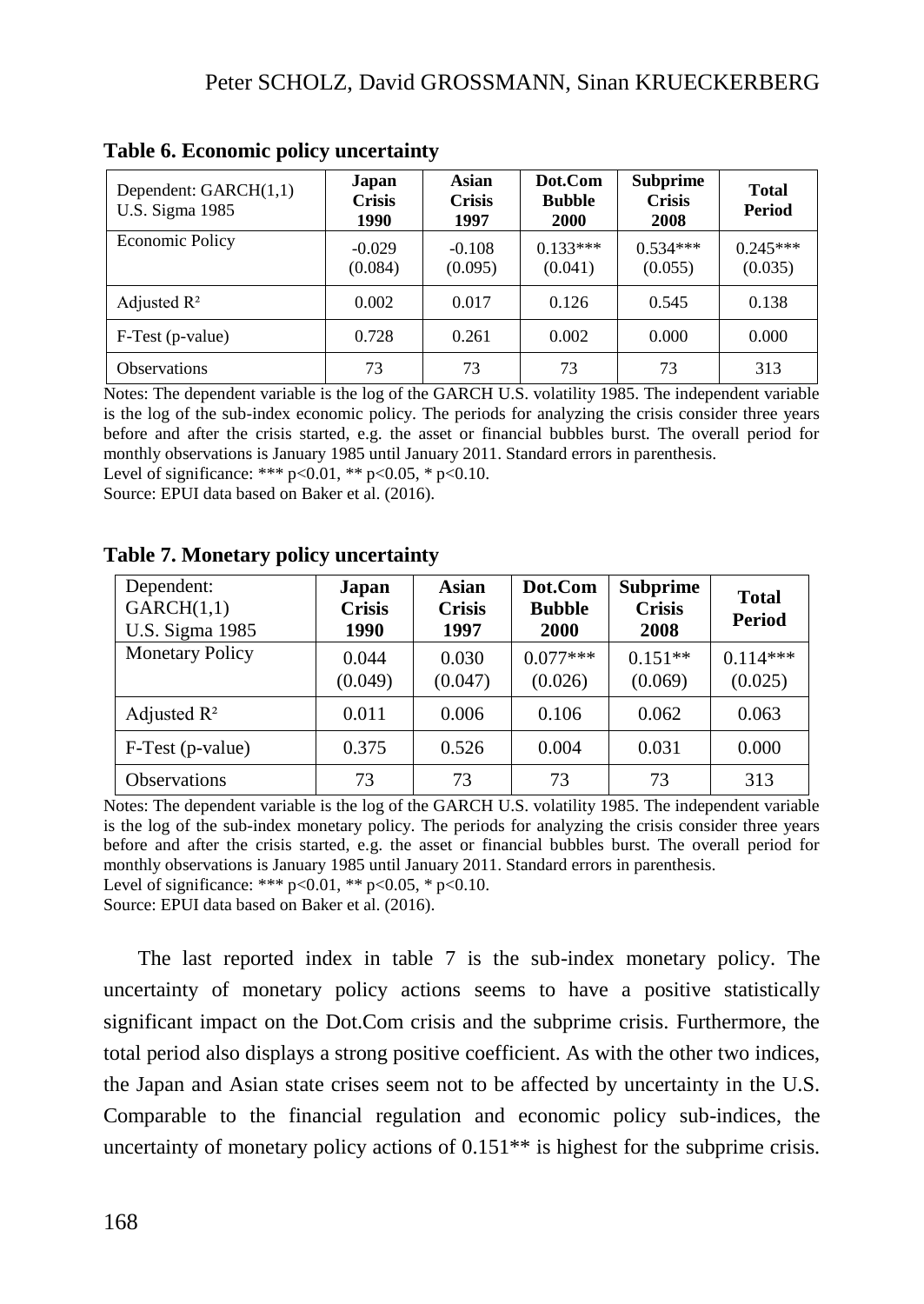Surprisingly, the level of uncertainty is not as high as for the other two examined indices, which might be triggered by the overall low-interest rate level in the U.S. following the monetary policy of the Fed and Alan Greenspan after 2002. In this context, the uncertainty about the rise of the United States Fed Funds Rate in the years 2004 to 2006, which is one of the reasons for the bursting of the bubble, does not seem to have a particularly high impact on the volatility of the DJIA. Market participants might have neglected the information about the overall low-interest rate level as a future factor for the burst of the subprime bubble.

#### **8. Conclusion**

Are investors making emotionally biased decisions during financial crises? At least with respect to ambiguity aversion and selective perception, we find mixed results. For most crises, there is a significant link between uncertainty as measured by the EPUI and stock market volatility. The Granger causality test, however, only indicates for about half of the crises that uncertainty drives market volatility, which would be a sign of ambiguity aversion. During many other crises, it also seems possible that market volatility triggers uncertainty. Our findings are subject to the assumption that the EPUI really measures "Knight uncertainty". If so, considering behavioral aspects in the restoration of confidence in markets should prove to be a valuable supplementary measure alongside traditional efforts, such as the injection of liquidity into markets. Possibly, this might contribute to tackling the causes of rampant volatility in times of crisis at their root, in the behavior of market participants.

Regarding selective perception, we find a significant link between newspaper coverage of topics like financial regulation, monetary policy, and economic policy on the one hand and stock market volatility as a measure for the course of a crisis on the other hand. This link only holds true for the Dot.Com bubble and the subprime crisis, but not for the Japanese asset bubble and the Asian crisis. We suspect that from the domestic U.S. perspective, the Japanese and Asian crises did not trigger a call for a U.S. "lender of last resort" and therefore did not raise too much attention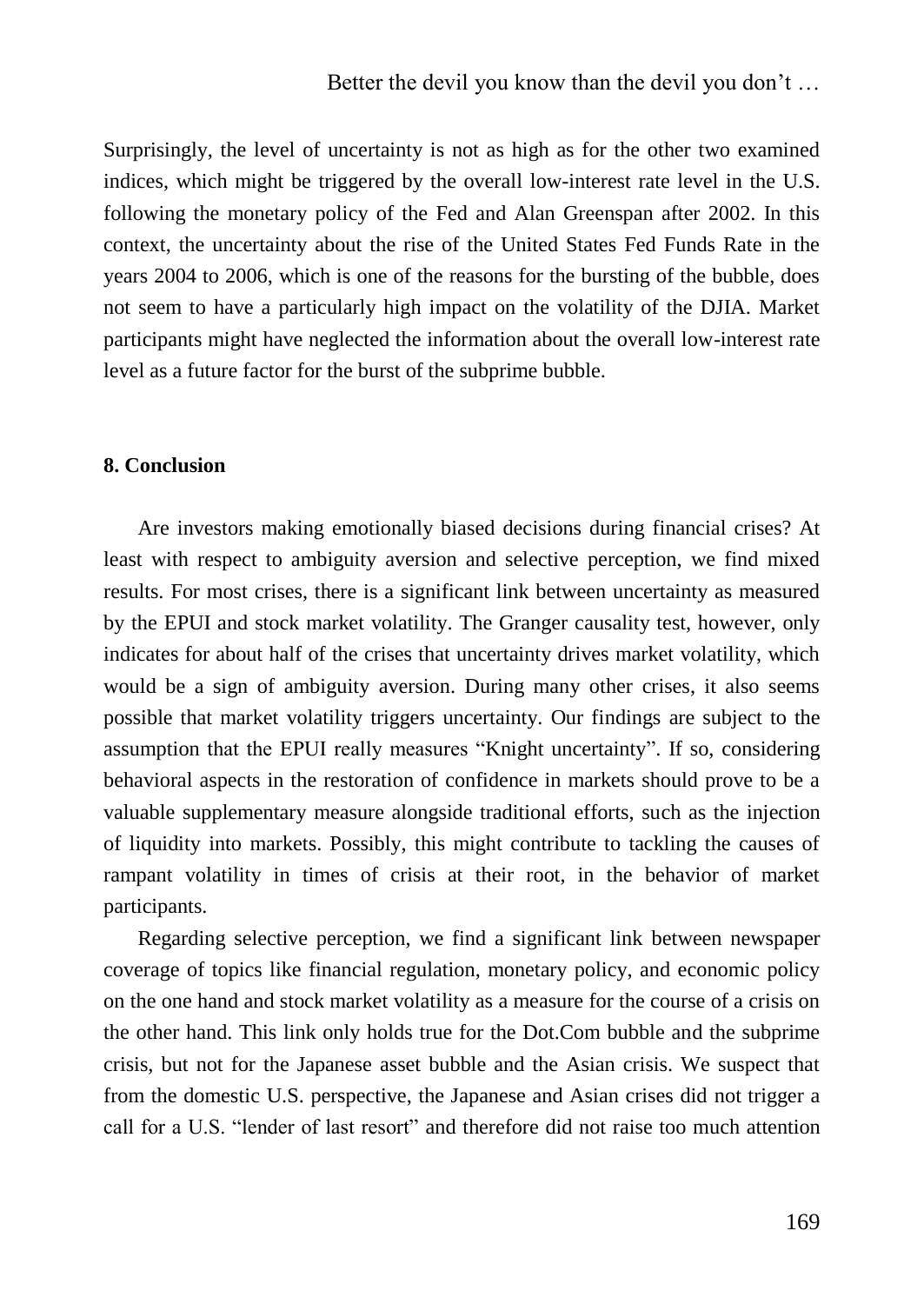of U.S. market participants to domestic financial regulation or monetary policy. For U.S. crises, however, there seems to be selective perception with respect to terms like financial regulation, monetary policy, and economic policy. In the face of financial crises, it therefore seems advisable to act swiftly and decisively to ease media attention on issues around policy and regulation with the aim to preclude the possible impact selective perception can develop. Furthermore, in preparation to counter the behavioral routines outlined above, it should be assured that policy makers and market participants do not only react to crises in an ad-hoc manner but proactively adjust to monetary and economic policy as well as regulation.

#### **References**

Amengual D., Dacheng X. (2013), Resolution of policy uncertainty and sudden declines in volatility, <br>
"Chicago Booth Research Paper", no. 13-78, "Fama-Miller Working Paper", "Fama-Miller Working Paper", https://ssrn.com/abstract=2348137 [02.03.2018].

Antonakakis N., Chatziantoniou I., Filis G. (2012), Dynamic co-movements between stock market returns and policy uncertainty, "MPRA Paper", no. 42905, http://mpra.ub.uni-muenchen.de/42905 [02.03.2018].

Baker S.R., Bloom N., Davis S.J. (2016), Measuring economic policy uncertainty, "Quarterly Journal of Economics", vol. 131 no. 4, pp. 1593-1636.

Balcilar M., Chang T., Gupta R., Li X.-l. (2016), The causal relationship between economic policy uncertainty and stock returns in China and India. Evidence from a bootstrap rolling-window approach, "Emerging Markets Finance and Trade", vol. 52 no. 3, pp. 674-689.

Bernanke B.S. (1983), Irreversibility, uncertainty, and cyclical investment, "The Quarterly Journal of Economics", vol. 98 no. 1, pp. 85-106.

Bloom N. (2009), The impact of uncertainty shocks, "Econometrica", vol. 77 no. 3, pp. 623-685.

Bollerslev T. (1986), Generalized autoregressive conditional heteroskedasticity, "Journal of Econometrics", vol. 31 no. 3, pp. 307-327.

Bruner J.S., Postman L. (1949), On the perception of incongruity. A paradigm, "Journal of Personality", vol. 18 no. 2, pp. 206-223.

Brogaard J., Detzel A. (2015), The asset pricing implications of government economic policy uncertainty, "Management Science", vol. 61 no. 1, pp. 3-18.

Colombo V. (2013), Economic policy uncertainty in the US. Does it matter for the Euro area?, "Economics Letters", vol. 121 no. 1, pp. 39-42.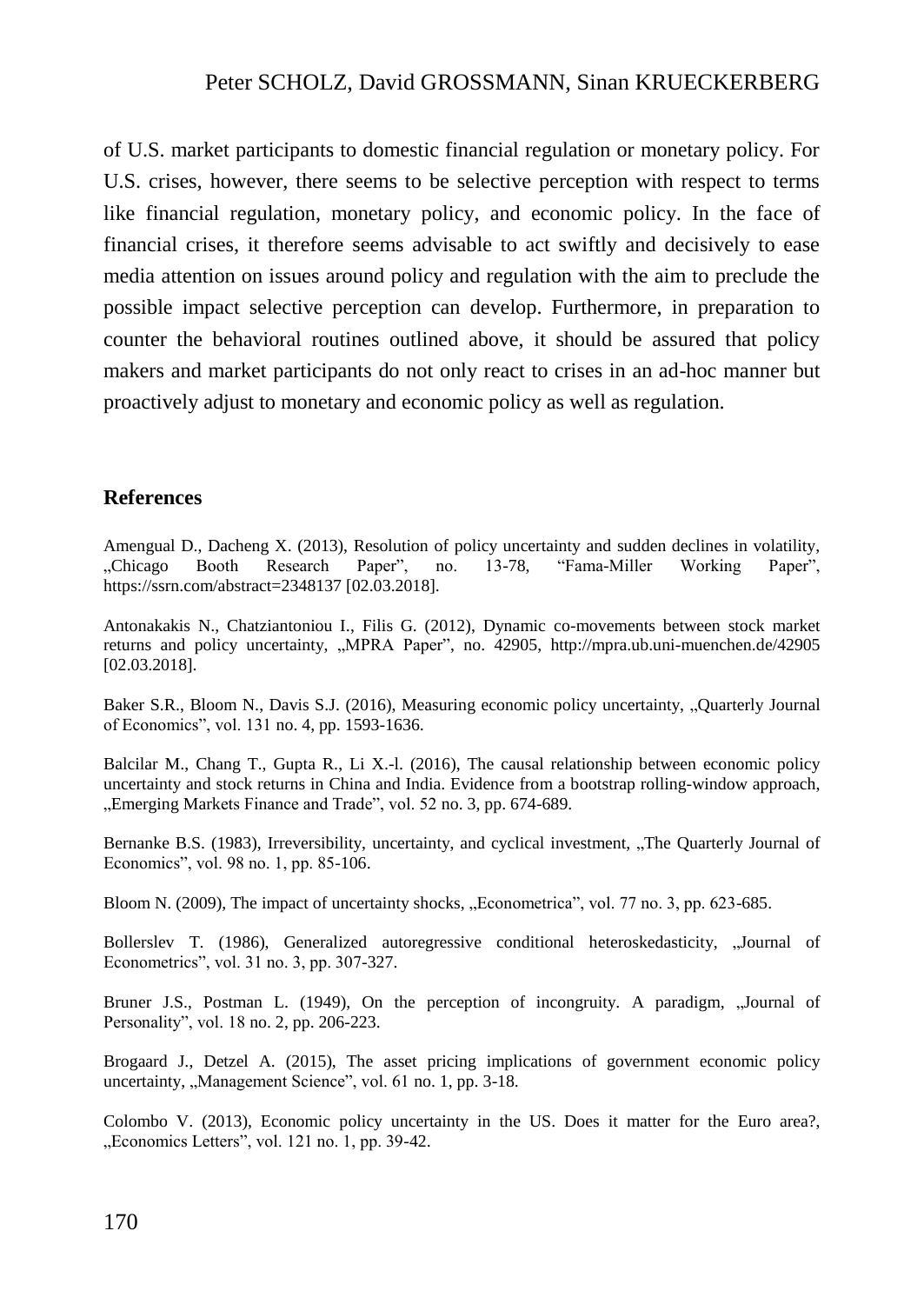Daxhammer R.J., Facsar M. (2012), Behavioral finance, UVK, Konstanz.

Ellsberg D. (1961), Risk, ambiguity, and the savage axioms, "The Quarterly Journal of Economics". vol. 75 no. 4, pp. 643-669.

Epstein L.G., Schneider M. (2008), Ambiguity, information quality and asset pricing, "The Journal of Finance", vol. 63 no. 1, pp. 197-228.

European Central Bank (2013), Monthly Bulletin. How has macroeconomic uncertainty in the euro area evolved recently?, European Central Bank, Frankfurt.

European Commission (2013), EU quarterly report on the Euro Area. Assessing the impact of uncertainty on consumption and investment, European Commission, Brussels.

Granger C.W.J. (1969), Investigating causal relations by econometric models and cross-spectral models, "Econometrica", vol. 37 no. 3, pp. 424-438.

Hull J.C. (2014), Options, futures and other derivatives, 9th edition, Pearson, Boston, MA.

International Monetary Fund (IMF) (2013), World economic outlook. Hopes, realities, risks, International Monetary Fund, Washington, DC, https://www.imf.org/en/Publications/WEO/Issues/2016/12/31/World-Economic-Outlook-April-2013- Hopes-Realities-Risks-40201 [02.03.2018].

Kindleberger C.P., Aliber R.Z. (2015), Manias, panics and crashes. A history of financial crises, 7th edition, Palgrave Macmillan, New York.

Knight F.H. (1921), Risk, uncertainty, and profit (Reprints of Economic Classics from 1964), Augustus M. Kelley, New York.

Kwiatkowski D., Phillips P.C.B., Schmidt P., Shin Y. (1992), Testing the null hypothesis of stationarity against the alternative of a unit root. How sure are we that economic time series have a unit root?, "Journal of Econometrics", vol. 54 no. 1-3, pp. 159-178.

Nodari G. (2013), Financial regulation, policy uncertainty and credit spreads in the US, "Journal of Macroeconomics", vol. 41 no. C, pp. 122-132.

Pastor L., Veronesi P. (2013), Political uncertainty and risk premia, "Journal of Financial Economics", vol. 110 no. 3, pp. 520-545.

Thornton D.L., Batten D.S. (1985), Lag-length selection and tests of Granger causality between money and income, "Journal of Money, Credit and Banking", vol. 17 no. 2, pp. 164-178.

Thurman W., Fisher M. (1988), Chicken, eggs, and causality, or which came first?, "American Journal of Agricultural Economics", vol. 70 no. 2, pp. 237-238.

Wooldridge J.M. (2002), Econometric analysis of cross-section and panel data, MIT Press, Cambridge, MA.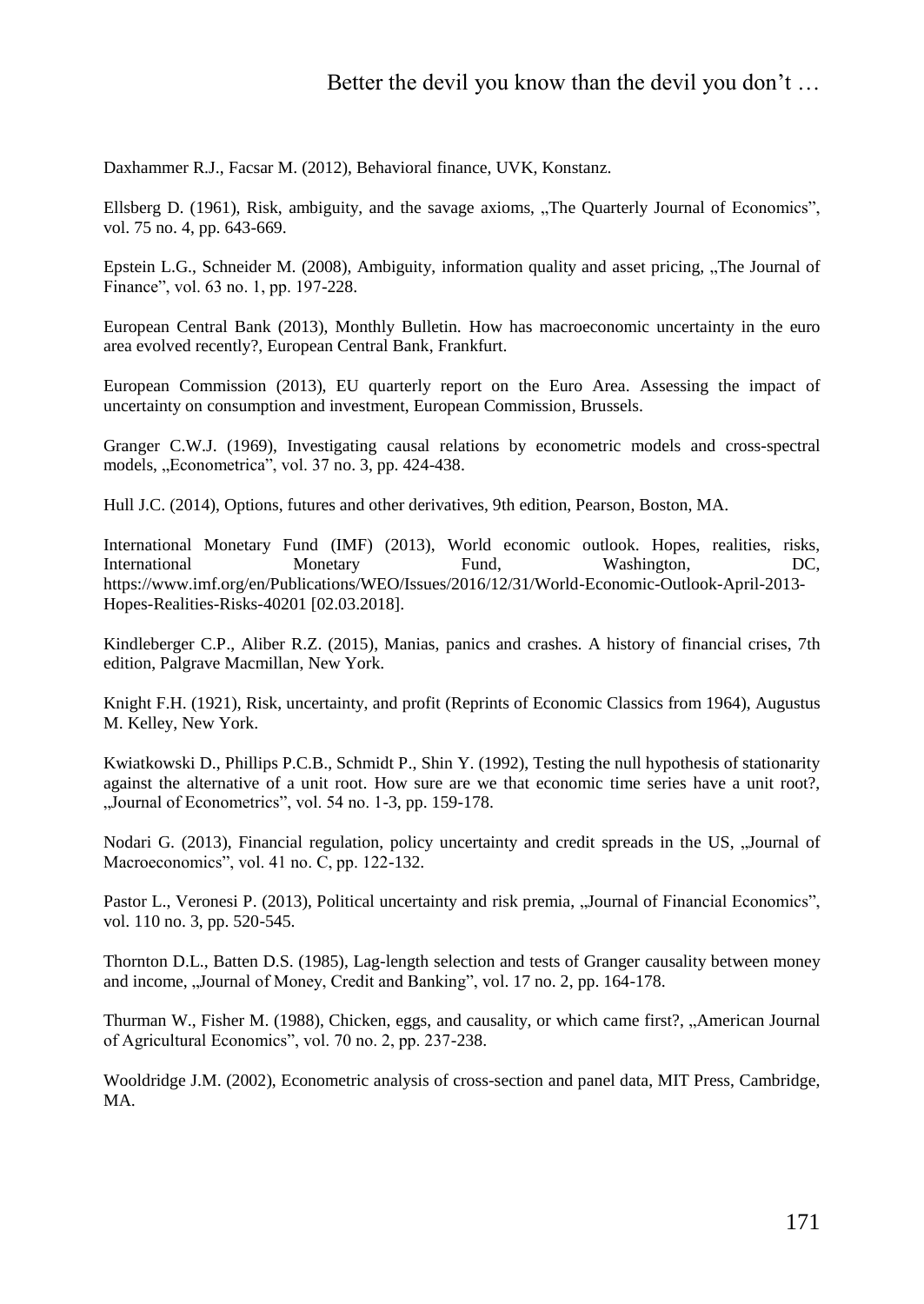# **Appendix I.**





Notes: The graph shows the time series of the monthly  $GARCH(1,1)$  volatility of the Dow Jones Industrial Average Index (blue) and the U.S. Economic Policy Uncertainty Index (red) from 1970 until 2011

Source: EPUI data based on Baker et al. (2016).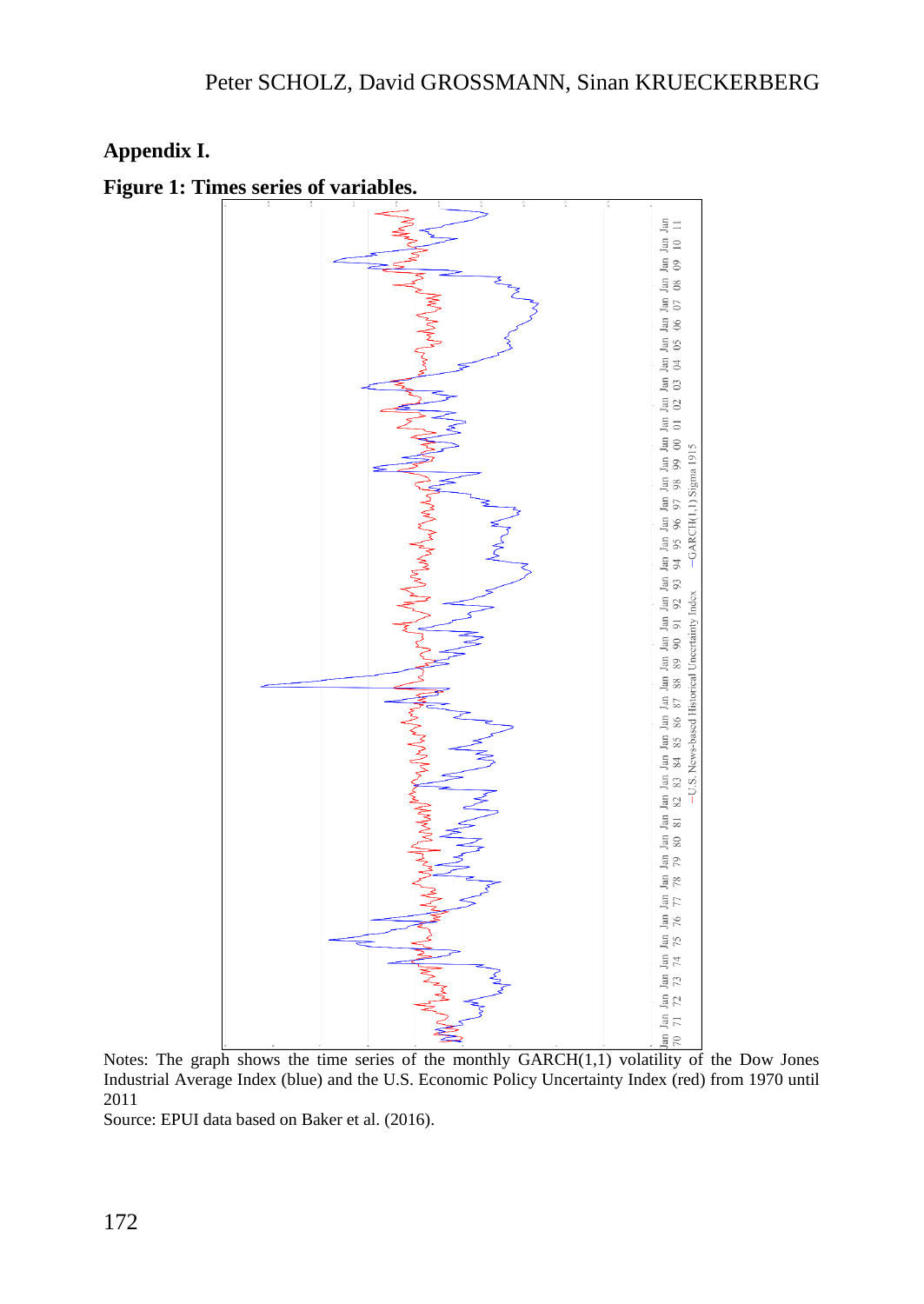# **Appendix II.**

|                               | <b>Granger Causality Test</b> |         | <b>Reverse Granger Causality Test</b> |                               |         |  |  |
|-------------------------------|-------------------------------|---------|---------------------------------------|-------------------------------|---------|--|--|
| Variable 1                    | Variable 2                    | p-value | Variable 1                            | Variable 2                    | p-value |  |  |
| Sigma 1915<br>$(1915 - 2011)$ | <b>U.S. EPUI</b>              | 0.013   | <b>U.S. EPUI</b>                      | Sigma 1915<br>$(1915 - 2011)$ | 0.091   |  |  |
| Sigma 1915<br>(1929)          | <b>U.S. EPUI</b>              | 0.775   | <b>U.S. EPUI</b>                      | Sigma 1915<br>(1929)          | 0.000   |  |  |
| Sigma 1915<br>(1973)          | <b>U.S. EPUI</b>              | 0.000   | <b>U.S. EPUI</b>                      | Sigma 1915<br>(1973)          | 0.499   |  |  |
| Sigma 1915<br>(1979)          | <b>U.S. EPUI</b>              | 0.784   | <b>U.S. EPUI</b>                      | Sigma 1915<br>(1979)          | 0.268   |  |  |
| Sigma 1915<br>(1982)          | <b>U.S. EPUI</b>              | 0.078   | <b>U.S. EPUI</b>                      | Sigma 1915<br>(1982)          | 0.569   |  |  |
| Sigma 1915<br>(1987)          | U.S. EPUI                     | 0.713   | <b>U.S. EPUI</b>                      | Sigma 1915<br>(1987)          | 0.039   |  |  |
| Sigma 1915<br>(1990)          | <b>U.S. EPUI</b>              | 0.538   | <b>U.S. EPUI</b>                      | Sigma 1915<br>(1990)          | 0.251   |  |  |
| Sigma 1915<br>(1997)          | <b>U.S. EPUI</b>              | 0.095   | <b>U.S. EPUI</b>                      | Sigma 1915<br>(1997)          | 0.087   |  |  |
| Sigma 1915<br>(2000)          | <b>U.S. EPUI</b>              | 0.338   | <b>U.S. EPUI</b>                      | Sigma 1915<br>(2000)          | 0.028   |  |  |
| Sigma 1915<br>(2008)          | <b>U.S. EPUI</b>              | 0.082   | <b>U.S. EPUI</b>                      | Sigma 1915<br>(2008)          | 0.028   |  |  |
|                               |                               |         |                                       |                               |         |  |  |

Notes: A Granger causality test and the reverse test to analyze if variable 1 can predict the other variable 2. The order of lags is three. If the p-value is below 0.1, the null hypotheses of "no Granger causality exists" can be rejected. Blue shading: uncertainty index can predict volatility. Green shading: both variables can predict each other. Red shading: volatility can predict uncertainty index. Source: EPUI data based on Baker et al. (2016).